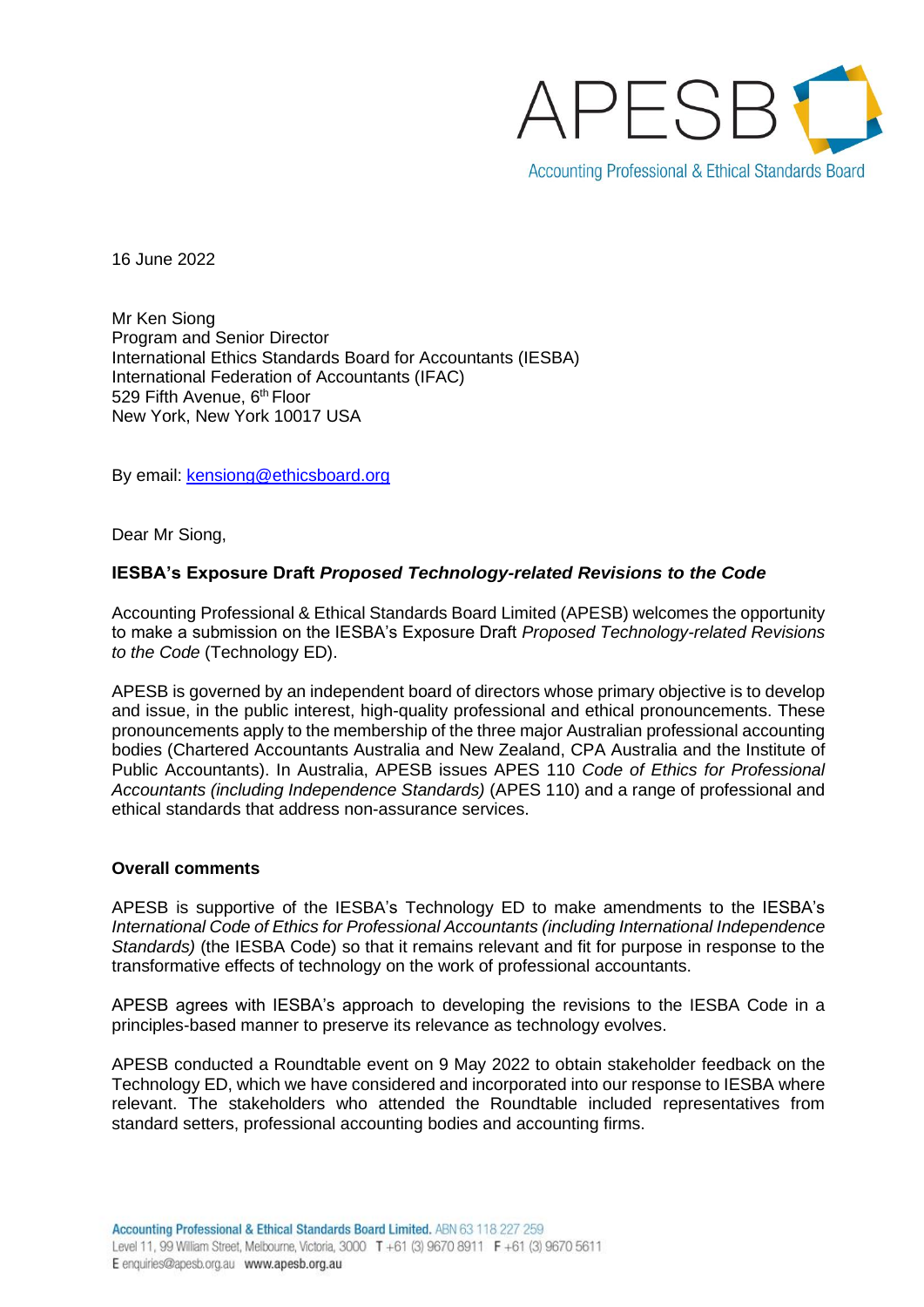APESB's key recommendations are noted below, and Appendix A provides APESB's responses to the IESBA's specific and general questions.

#### **Recommendations**

APESB's key recommendations in relation to the Technology ED for the IESBA's consideration are:

- Provide greater clarity on the wording "*Whether the technology incorporates expertise or judgements of the accountant or the employing organisation/firm*" in proposed paragraphs 200.6 A2 and 300.6 A2 and similar wording used in the proposed paragraph 601.5 A2.
- Increase guidance on the level of technological competence required by accountants to understand the outputs of Technology, either through additional material in the IESBA Code or examples and case studies in non-authoritative material after the standard is finalised.
- Include an additional potential mitigating factor for the proposed paragraph 120.13 A3 to document the uncertain elements, multiple variables and assumptions and how they are interconnected or interdependent.
- Develop additional guidance or non-authoritative material after the standard is finalised on the operation of proposed paragraphs 120.13 A1 to A3, how technology creates complex circumstances, and the related consequences when performing a professional activity.
- Undertake a more holistic review of Part 4B to determine whether it is fit for purpose to determine the independence requirements for Environmental, Social and Governance (ESG) disclosures.

### **Concluding comments**

We trust you find these comments helpful in your final deliberations. If you require additional information, please contact APESB's Principal, Ms. Jacinta Hanrahan, at [Jacinta.Hanrahan@apesb.org.au.](mailto:Jacinta.Hanrahan@apesb.org.au)

Yours sincerely

of Niels

Nancy Milne OAM **Chairman**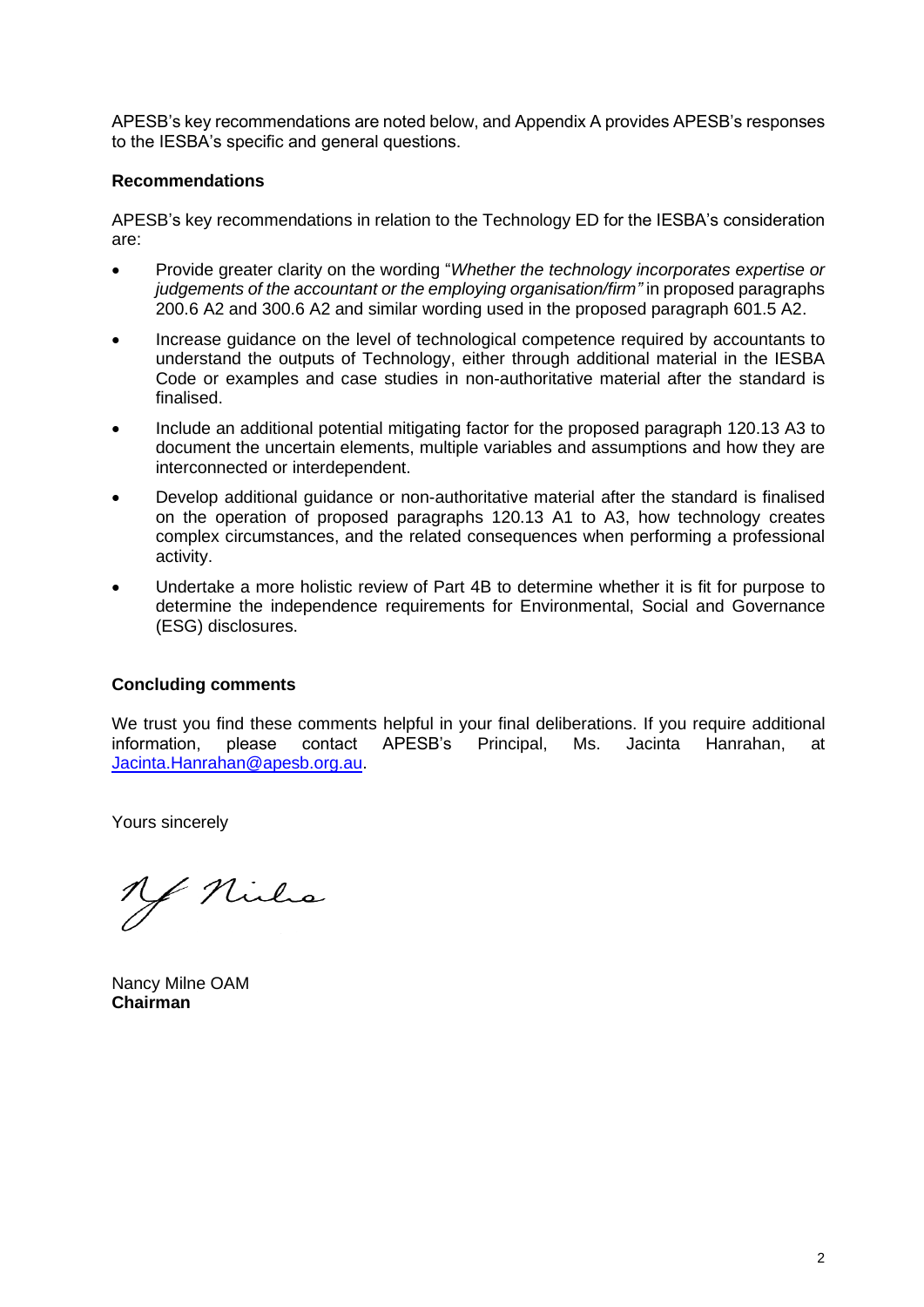# **APPENDIX A**

## **APESB's Specific Comments**

APESB's responses to the request for specific comments by the IESBA on the proposals in the Technology ED are as follows:

### *Technology-related Considerations When Applying the Conceptual Framework*

**1. Do you support the proposals which set out the thought process to be undertaken when considering whether the use of technology by a PA might create a threat to compliance with the fundamental principles in proposed paragraphs 200.6 A2 and 300.6 A2? Are there other considerations that should be included?**

APESB agrees with IESBA's approach to include these considerations in Sections 200 and 300 (rather than Section 120) as it will make it more visible to professional accountants when identifying threats.

APESB supports the considerations in proposed paragraphs 200.6 A2 and 300.6 A2. However, APESB recommends that the IESBA provide greater clarity on the meaning of the consideration "*Whether the technology incorporates expertise or judgements of the accountant or the employing organisation/firm"*. Varied stakeholder views were discussed at APESB's Roundtable:

- One view was that this means that the technology is undertaking work requiring expertise or judgement in lieu of the accountant (i.e., without the technology, the accountant would be using that expertise or judgement), and it is, therefore, part of the professional activity provided and the responsibility of the accountant.
- Another view was that the accountant had used their expertise, judgements or decisions on how the technology operates, such as setting assumptions or parameters.

We believe that IESBA should clarify this consideration.

### *Determining Whether the Reliance on, or Use of, the Output of Technology is Reasonable or Appropriate for the Intended Purpose*

**2. Do you support the proposed revisions, including the proposed factors to be considered, in relation to determining whether to rely on, or use, the output of technology in proposed paragraphs R220.7, 220.7 A2, R320.10 and 320.10 A2? Are there other factors that should be considered?**

APESB supports IESBA's approach to recognise that relying on the outputs of Technology is akin to relying on the work of others or experts and resultant proposed revisions to paragraphs R220.7 and R320.10. Accordingly, APESB agrees with the factors to consider in proposed paragraphs 220.7 A2 and 320.10 A2 on whether reliance on Technology outputs is reasonable or appropriate.

However, APESB believes further clarity may be required about the factor of "*the professional accountant's ability to understand the output from the technology for the context in which it is to be used*". Stakeholders at APESB's Roundtable expressed some uncertainty about what is expected of accountants to understand the output, such as what level of technological expertise is required. Does this mean the accountant would need to understand exactly how the technology derived the output?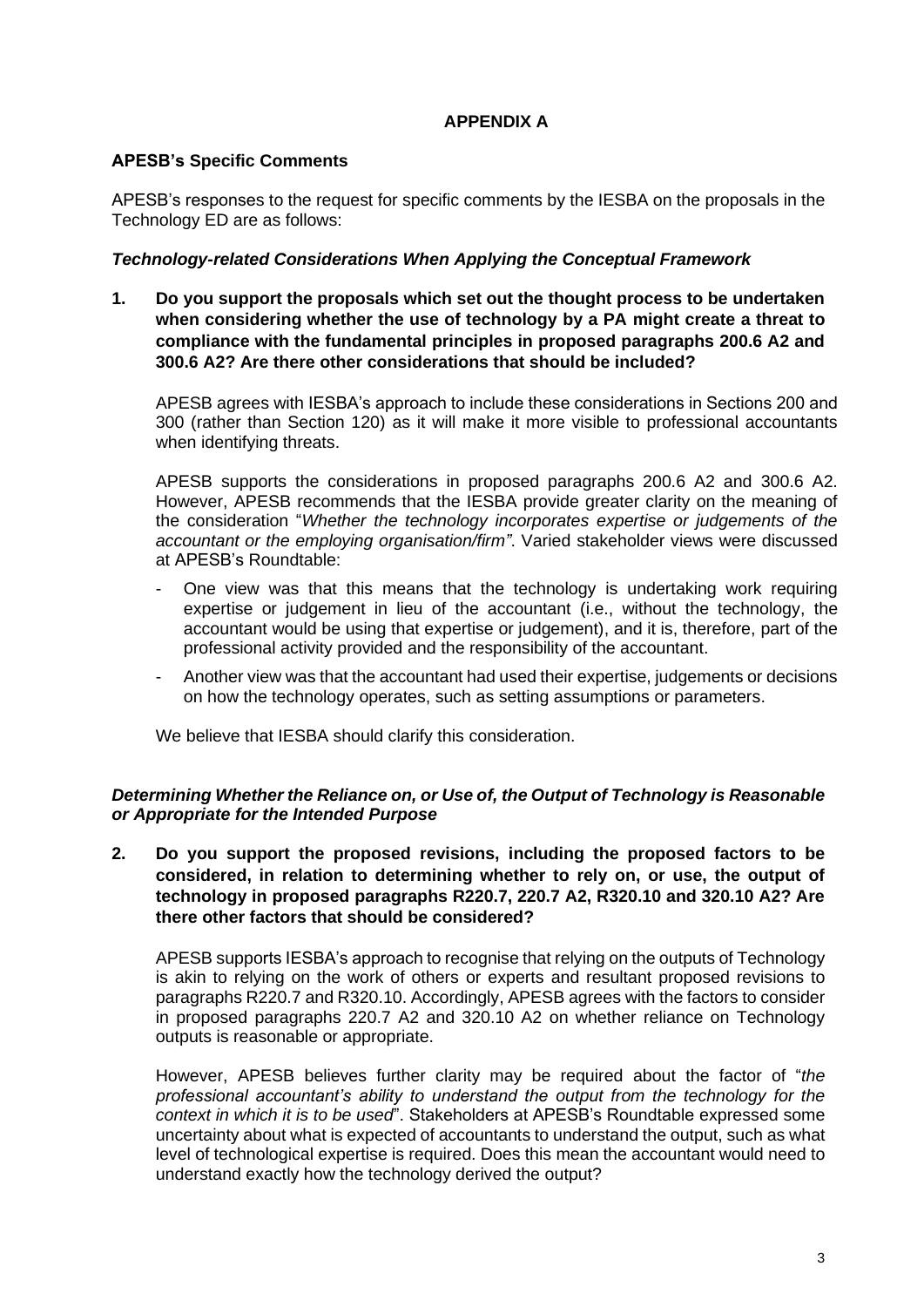Paragraph 36(a) of the Technology ED Explanatory Memorandum provides context concerning this and states, "*Although PAs do not need to be experts in technology, the IESBA anticipates that they will have a reasonable degree of awareness and understanding of certain matters with a view to deciding whether reliance on the output of technology is reasonable*". However, this position is not clearly reflected or evident in the proposed revisions. Stakeholders at APESB's Roundtable believed this could be addressed with examples and case studies, perhaps via non-authoritative material.

APESB recommends that further guidance is provided on the level of technological competence required by accountants to understand the outputs of Technology either through additional guidance material in the IESBA Code or examples and case studies in non-authoritative material after the standard is finalised.

### *Consideration of "Complex Circumstances" When Applying the Conceptual Framework*

# **3. Do you support the proposed application material relating to complex circumstances in proposed paragraphs 120.13 A1 to A3?**

APESB understands why IESBA has not made the application material on complex circumstances specific to technology to ensure the IESBA Code remains relevant and fitfor-purpose and not restrict the provisions to technology-specific situations. However, some stakeholders at APESB's Roundtable believed this material was theoretical and should be supplemented with practical examples of how technology creates complex circumstances and the related consequences when performing a professional activity.

APESB is of the view that the examples in paragraph 23 of the Technology ED Explanatory Memorandum could form the basis for examples explaining how proposed paragraphs 120.13 A1 to A3 operate from a technological perspective.

APESB recommends that the IESBA develop additional guidance or non-authoritative material after the standard is finalised on the operation of proposed paragraphs 120.13 A1 to A3, how technology creates complex circumstances and the related consequences when performing a professional activity.

APESB recommends that the IESBA consider including another potential mitigating factor for the proposed paragraph 120.13 A3, which is documenting the uncertain elements, multiple variables, and assumptions and how they are interconnected or interdependent.

## **4. Are you aware of any other considerations, including jurisdiction-specific translation considerations (see paragraph 25 of the explanatory memorandum), that may impact the proposed revisions?**

Not applicable.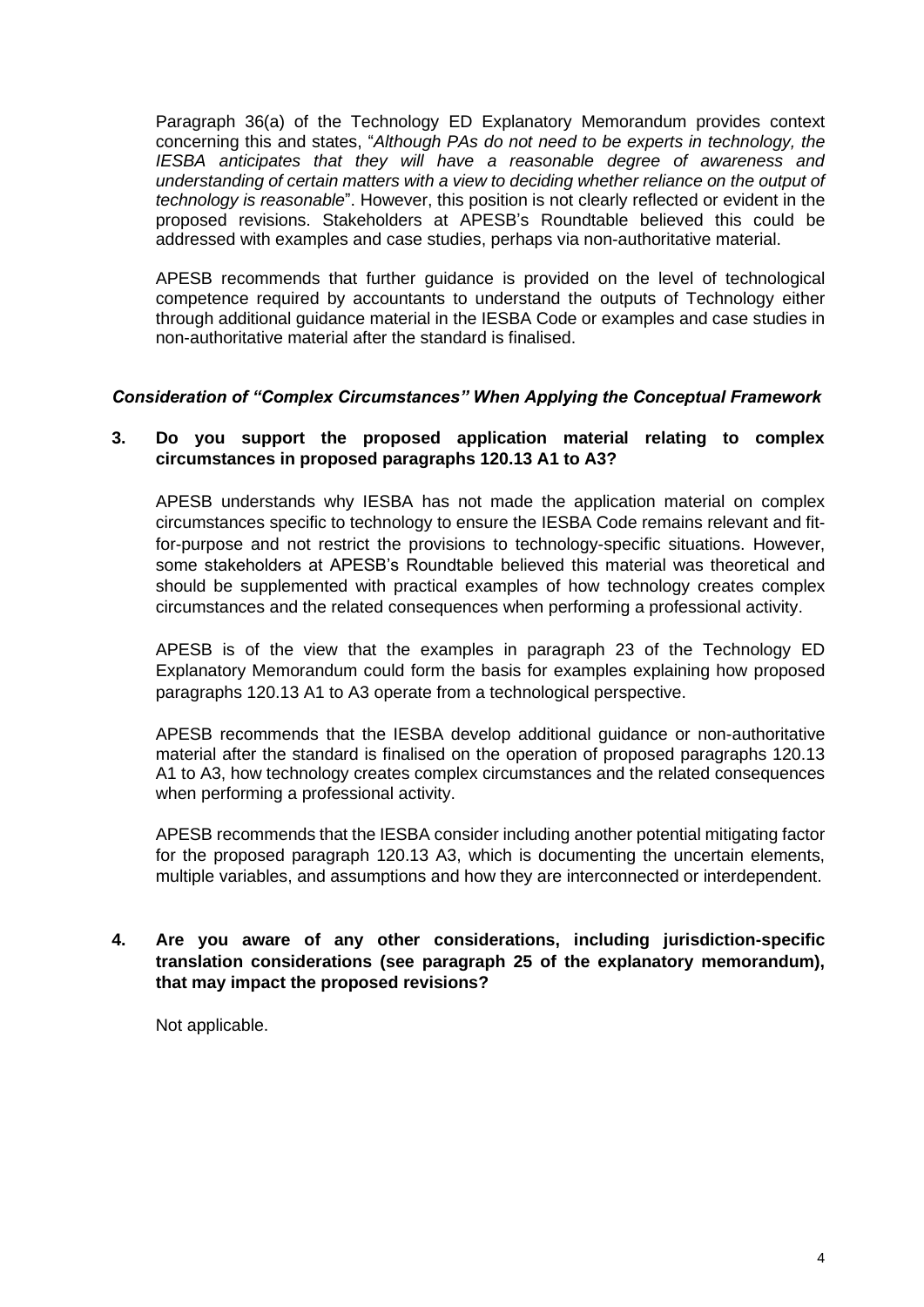### *Professional Competence and Due Care*

## **5. Do you support the proposed revisions to explain the skills that PAs need in the digital age, and to enhance transparency in proposed paragraph 113.1 A1 and the proposed revisions to paragraph R113.3, respectively?**

APESB supports revising the IESBA Code to explain the skills needed by professional accountants in the digital age. However, we do not believe the proposed revisions to paragraph 113.1 A1 to include "soft" skills sufficiently address the issue. Some stakeholders at APESB's Roundtable believed more clarity is required on what is considered 'the bar' of professional competency and due care in relation to technology. While stakeholders presumed that not all accountants need to be technology experts, there was a lack of clarity on whether accountants can "delegate" to others within a firm/organisation with the required expertise. Also, refer to the discussion and recommendation in Question 2 above.

APESB supports the proposed revision to paragraph R113.3 to require professional accountants to provide sufficient information to stakeholders to understand the implications of limitations to services or activities.

**6. Do you agree with the IESBA not to include additional new application material (as illustrated in paragraph 29 of the explanatory memorandum) that would make an explicit reference to standards of professional competence such as the IESs (as implemented through the competency requirements in jurisdictions) in the Code?**

APESB does not have a strong objection to the IESBA Code, including reference to the IES. Therefore, we believe that IESBA could consider including paragraph 113.1 AX set out in paragraph 29 of the Technology ED Explanatory Memorandum, or alternatively, refer to the IES by way of a footnote.

### *Confidentiality and Confidential Information*

**7. Do you support (a) the proposed revisions relating to the description of the fundamental principle of confidentiality in paragraphs 114.1 A1 and 114.1 A3; and (b) the proposed Glossary definition of "confidential information?"**

APESB supports proposed paragraph 114.1 A1 in relation to maintaining the confidentiality and securing that information throughout the data governance cycle and the proposed definition of 'confidential information'.

**8. Do you agree that "privacy" should not be explicitly included as a requirement to be observed by PAs in the proposed definition of "confidential information" in the Glossary because it is addressed by national laws and regulations which PAs are required to comply with under paragraphs R100.7 to 100.7 A1 of the Code (see subparagraph 36(c) of the explanatory memorandum)?**

APESB agrees that 'privacy' should not be explicitly included as a requirement to be observed in the proposed definition of 'confidential information' as it is addressed by national laws and regulations that apply to accountants.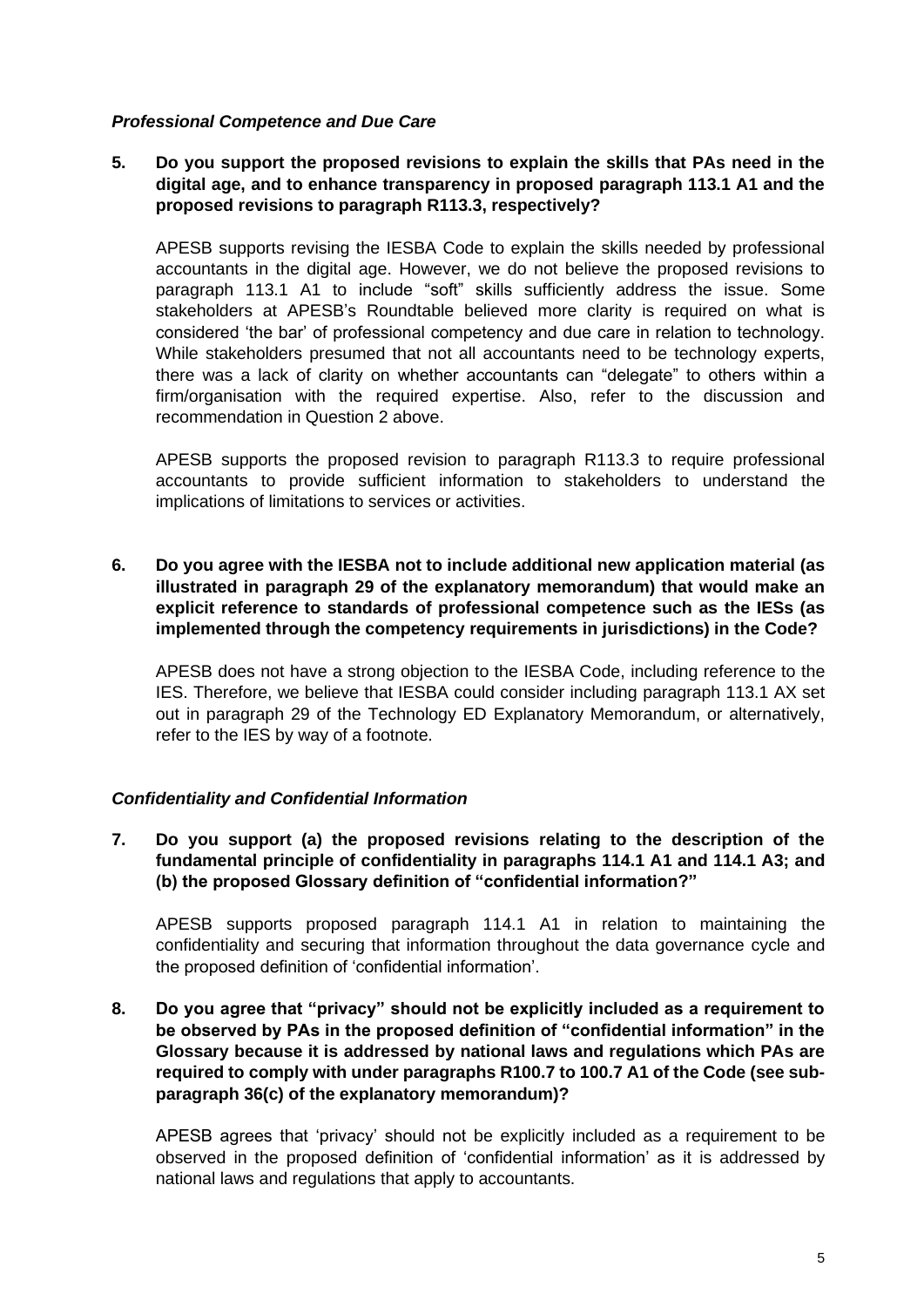In Australia, there are [Australian Privacy Principles](https://www.oaic.gov.au/privacy/australian-privacy-principles) that are the cornerstone of the framework of the Australian *Privacy Act 1988* and applies to all organisations that are covered by that Act.

APESB understands IESBA's rationale for not including terminology such as accountability, transparency and explainability in the IESBA Code because these terms have varying definitions.

### *Independence (Parts 4A and 4B)*

- **9. Do you support the proposed revisions to the International Independence Standards, including:**
	- **(a) The proposed revisions in paragraphs 400.16 A1, 601.5 A2 and A3 relating to "routine or mechanical" services.**

APESB supports proposed paragraphs 400.16 A1 and 601.5 A2 and A3.

A common misconception that automated services are 'routine or mechanical' was encountered when APESB developed the [Independence Guide –](https://apesb.org.au/wp-content/uploads/2020/06/APESB_Independence_Guide_May_2020.pdf) Fifth Edition in conjunction with CA ANZ, CPA Australia and IPA. This was particularly the case regarding accounting and bookkeeping services provided to self-managed superannuation fund (SMSF) audit clients.

APESB believes the proposed revisions in paragraph 601.5 A2 highlighting that accounting and bookkeeping services can be manual or automated and that automated services are not necessarily 'routine or mechanical' will help dispel the above misconception. However, we believe the terminology '*whether the technology is based on expertise or judgments of the firm or network firm*' requires clarification (refer to discussion and recommendation in Question 1 above).

APESB agrees with the commentary in paragraph 46 of the Technology ED Explanatory Memorandum that automated services could result in the assumption of management responsibility. This was another matter addressed in the [Independence](https://apesb.org.au/wp-content/uploads/2020/06/APESB_Independence_Guide_May_2020.pdf)  Guide – [Fifth Edition](https://apesb.org.au/wp-content/uploads/2020/06/APESB_Independence_Guide_May_2020.pdf) and scenarios relating to SMSF audit clients.

APESB note the NAS revisions to the IESBA Code added the reference in paragraph 601.5 A2 (now proposed paragraph 601.5 A3) to paragraph R400.14 (now paragraph R400.16). APESB believes a reference to proposed paragraph 400.16 A1 in proposed paragraph 601.5 A3 would also be beneficial to emphasise further that when technology is used in accounting and bookkeeping services provided to an audit client, management responsibility requirements apply regardless of the nature or extent of technology used.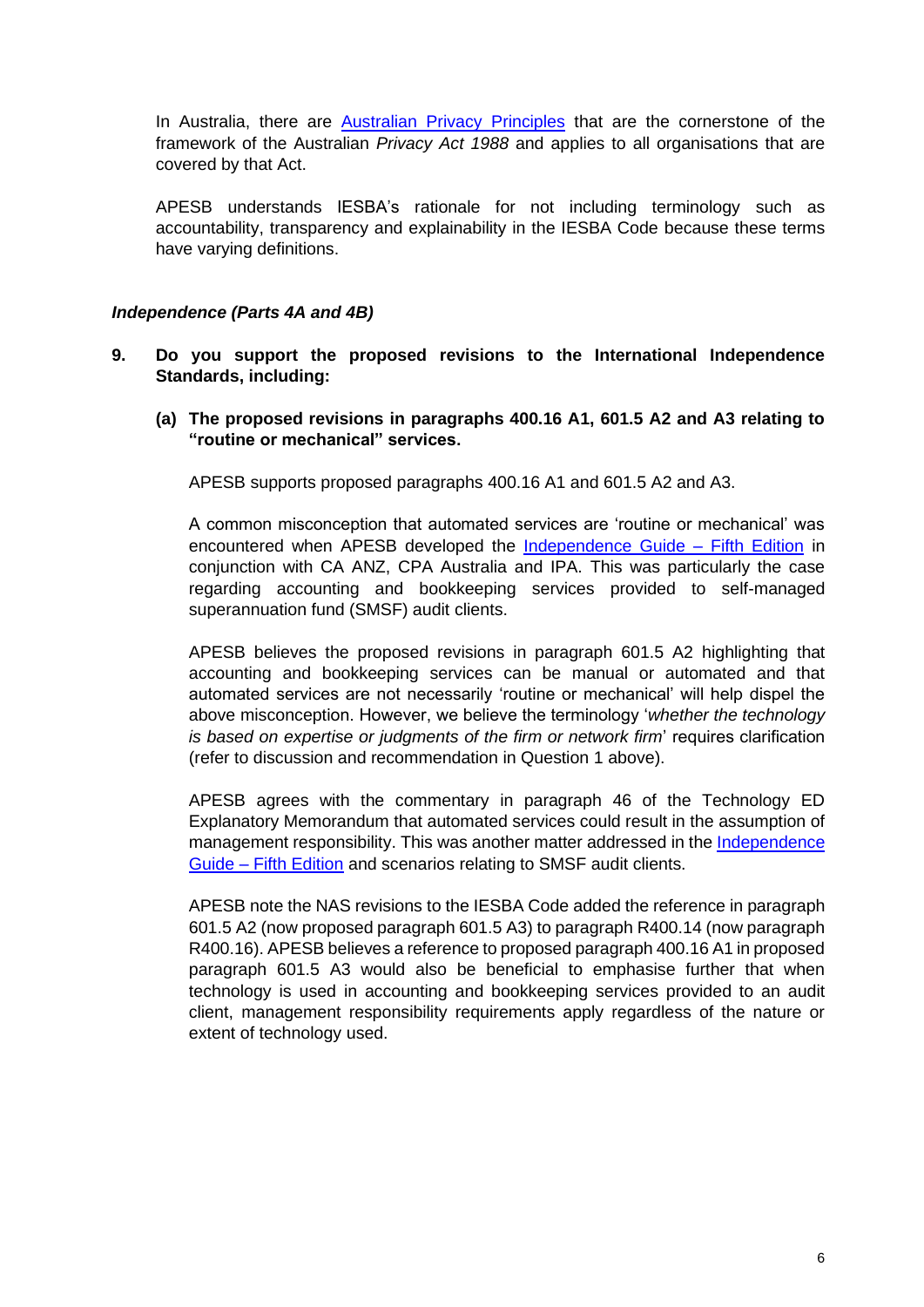# **(b) The additional proposed examples to clarify the technology-related arrangements that constitute a close business relationship in paragraph 520.3 A2. See also paragraphs 40 to 42 of the explanatory memorandum.**

APESB supports the proposed amendments and the new example of a close business relationship in paragraph 520.3 A2. APESB agrees that the examples in paragraph 40(a) and (b) of the Technology ED Explanatory Memorandum are likely covered by the second bullet point of paragraph 520.3 A2 and with IESBA's approach set out in paragraphs 40 to 41 of the Memorandum.

However, some stakeholders at APESB's Roundtable believed the proposed changes to Section 520 appear 'piecemeal' and a more holistic review may be warranted.

# **(c) The proposed revisions to remind PAs providing, selling, reselling or licensing technology to an audit client to apply the NAS provisions in Section 600, including its subsections (see proposed paragraphs 520.7 A1 and 600.6).**

APESB supports the proposed revisions to remind accountants that the use of Technology in non-assurance services to an audit client (proposed paragraph 600.6) or to provide, sell, resell or license Technology to an audit client (proposed paragraph 520.7 A1) results in the application of Section 600 of the IESBA Code.

#### **10. Do you support the proposed revisions to subsection 606, including:**

**(a) The prohibition on services in relation to hosting (directly or indirectly) of an audit client's data, and the operation of an audit client's network security, business continuity and disaster recovery function because they result in the assumption of a management responsibility (see proposed paragraph 606.3 A1 and related paragraph 606.3 A2)?**

APESB supports the prohibition on hosting (directly or indirectly) an audit client's data or the operation of an audit client's network security, business continuity or disaster recovery function, where the service results in assuming management responsibility.

Some stakeholders at APESB's Roundtable raised concerns that the proposed revisions are too broad, fail to recognise that nearly all information is now hosted in the cloud, and it is important to distinguish the nature of the data and the hosting service provided. However, APESB notes and supports proposed paragraph 606.3 A2 which states that the collection, receipt and retention of data for a permissible service would not usually result in an assumption of management responsibility.